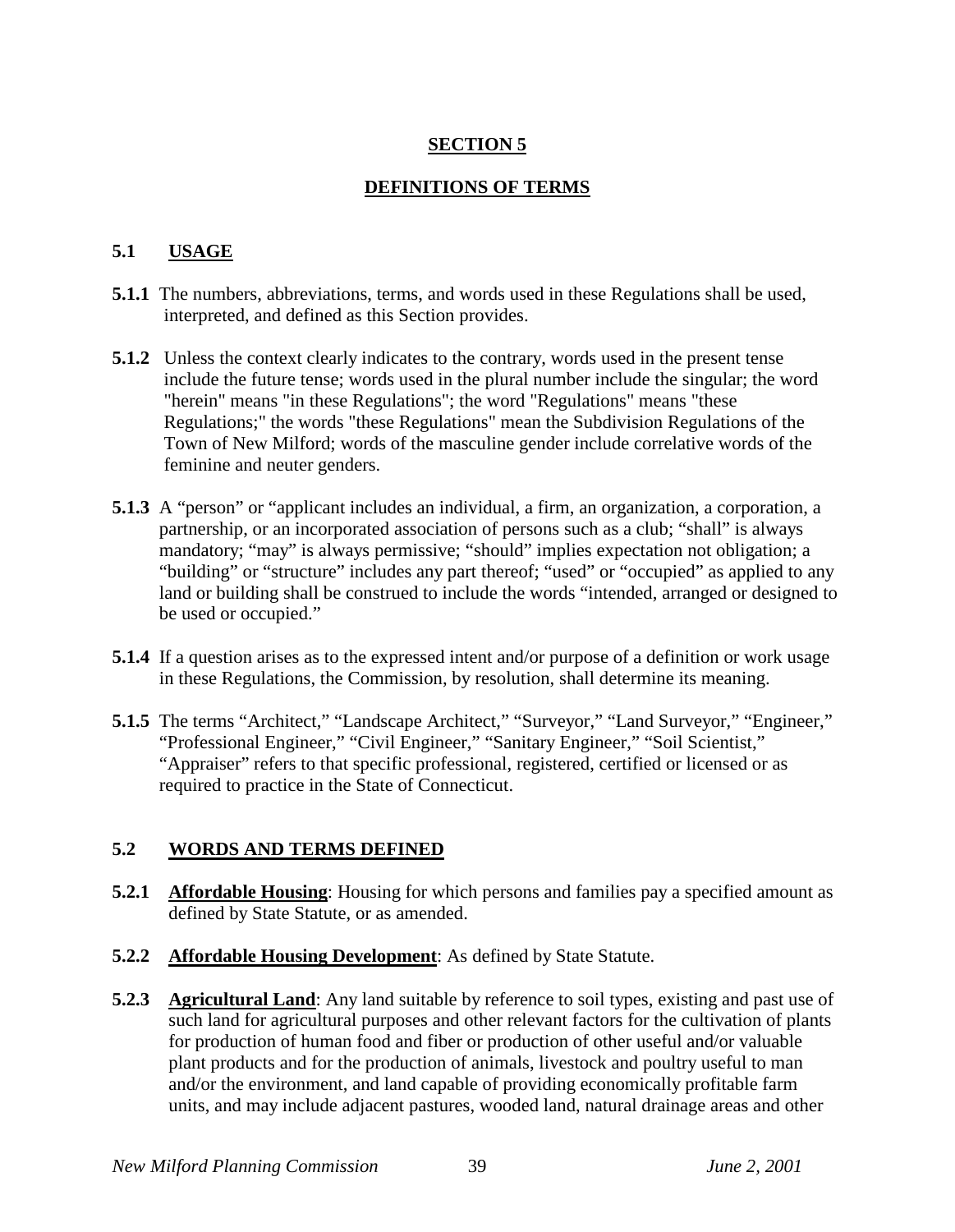adjacent open areas.

- **5.2.4** Reserved for future use.
- **5.2.5 Applicant**: The subdivider or his agent or successor in interest who has signed the subdivision application.
- **5.2.6 Application**: An application for consideration of a proposed subdivision or re-subdivision as provided in Section 3.2.
- **5.2.7 Base Flood**: Flood having a one percent chance of being equaled or exceeded in any given year.
- **5.2.8 Base Flood Elevation**: Elevation of the base flood as recorded on the Flood Hazard Boundary Map and accompanying stream profile data.
- **5.2.9** Bond: A bond in an amount and form acceptable to the Commission, which is intended to provide a financial guarantee of the completion of the planned improvements. (See performance guarantee)
- **5.2.10 Buffer:** An area within a property or site, generally adjacent to and parallel with the property line, either consisting of natural existing vegetation and/or created by the use of trees, shrubs, fences, and/or berms, designed to limit the view of the site from adjacent sites or properties.

**5.2.11** Reserved for future use.

**5.2.12 Building Line**: A line on a lot or parcel of land establishing the minimum setback for structures from a street line.

- **5.2.13 Building Orientation:** The relationship of a building's longest axis to the true south compass point. Optimal building orientation for detached housing usually occurs when the building's longest axis is east to west (90 degrees from true south) with acceptable variations of 10 degrees to the northwest and 25 degrees to the southwest.
- **5.2.14 Commission:** The Planning Commission of the Town of New Milford.
- **5.2.15 Common Driveway:** A privately owned and maintained driveway, serving at least two lots but not more than six lots, located on a strip of land which is everywhere not less than 20 feet in width connecting to a "street" as that term is defined herein.
- **5.2.16 Common Open Space:** Land within or related to a development, not individually owned or dedicated for public use, which is designed and intended for the common use or enjoyment of the residents of the development.
- **5.2.17** Reserved for future use.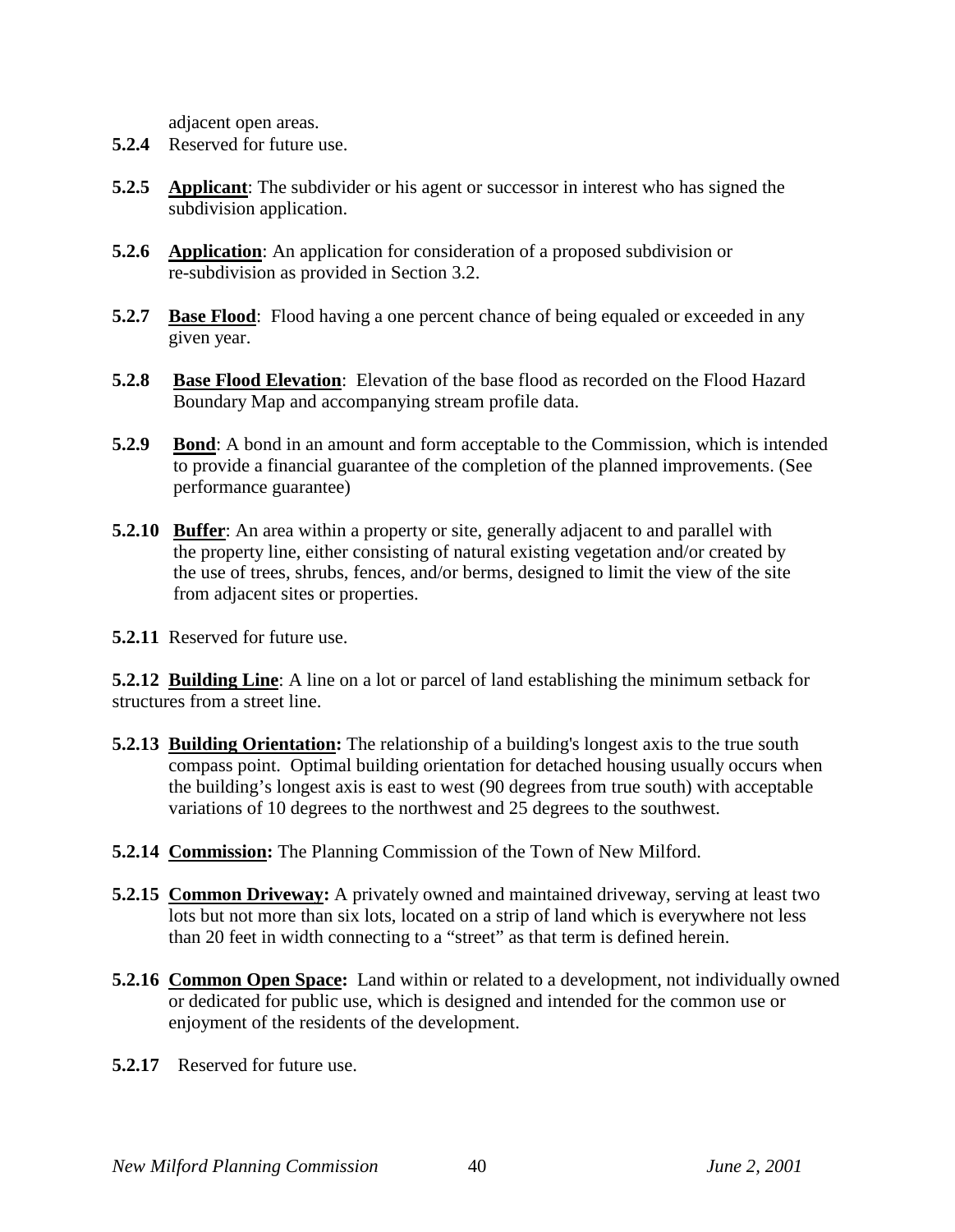- **5.2.18 Conditional Approval:** An approval of a proposed subdivision by the Commission which authorizes filing of a plan and which permits construction of site improvements, but not the sale or offering for sale of lots. Conditional approval is specifically conditioned on the actual completion of the required infrastructure or the provision of a performance guarantee.
- **5.2.19 ConnDOT:** The Department of Transportation of the State of Connecticut.
- **5.2.20 Conservation Commission:** The New Milford Conservation Commission.
- **5.2.21 Construction:** Includes site clearing, grubbing, excavation and grading, installation of utilities, drainage and roadways and individual site improvements such as driveways, wells, septic systems and structures.
- **5.2.22 Cul-de-sac:** A proposed street, or any extension of an existing street, or any combination or pattern of streets or extensions thereof, having only one outlet to a through State or Town road, and ending in a circle as defined by the Road Ordinance of the Town of New Milford.
- **5.2.23 Date of Receipt:** The day of the first regularly scheduled meeting of the Commission immediately following the day of submission of the Application to the Commission, or its agent, or 35 days after such submission, whichever is sooner.
- **5.2.24 Dead-End Street:** A proposed street, or any extension of an existing street, or any combination or pattern of streets or extensions thereof, having only one outlet to a through State or Town road.
- **5.2.25 Detention Basin:** An impoundment made by constructing a dam or embankment or by excavating a pit or dugout designed to hold water for a limited time.
- **5.2.26 Development:** Any construction or grading activities pertaining to a subdivision or re-subdivision.
- **5.2.27 Development for Agricultural Purposes:** Development exclusively for use as agricultural land.
- **5.2.28 Disturbed Area:** An area where the natural vegetative ground cover is destroyed, moved or removed, leaving the land subject to accelerated erosion.
- **5.2.29 Drainage Easement:** The right, at any time, to direct the flow of water, whether derived from surface or subsurface sources, across any property owned or proposed to be owned by another. Said right is defined to include direction of the flow of water by any method or means, including but not limited to, unrestricted sheet flows, direction by open ditch or trench, or direction by enclosed conduits. Said right also includes the right to enter upon the property and to maintain said direction of the flow of water.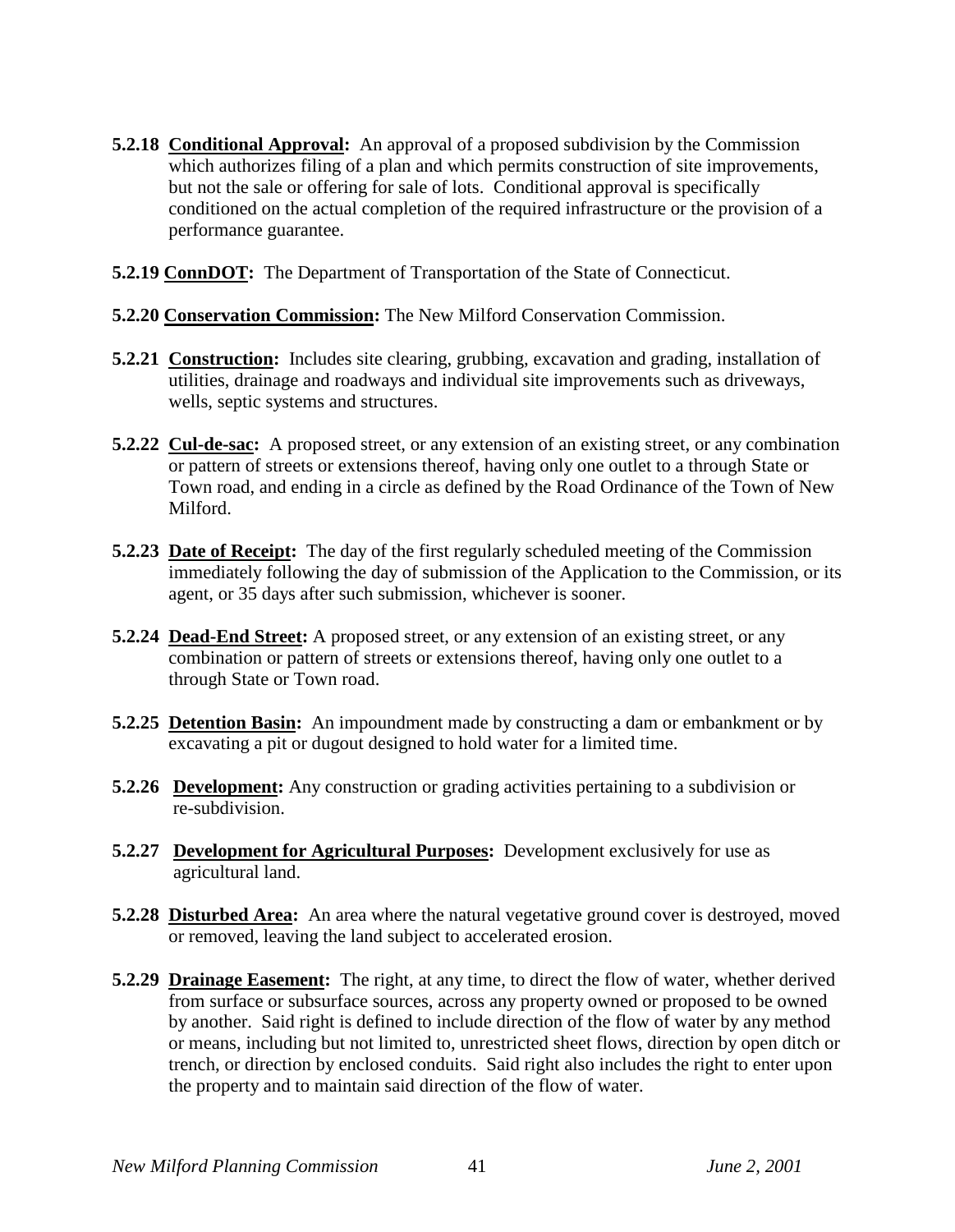- **5.2.30 Easement:** A right, established in deed or other legal means, of one party to use a designated portion of a second party's land for a specific, limited purpose.
- **5.2.31 Erosion:** The detachment and movement of soil or rock fragments by water, wind, ice or gravity.
- **5.2.32 Final or Record Subdivision Plan:** The final map, which would be submitted to the Town Clerk for recording; also put under Record Map.
- **5.2.33 FIRM:** A Federal Flood Insurance Rate Map.
- **5.2.34 Flood Plain, 100 Year:** The channel of a river or other watercourse and the adjacent land areas that must be reserved in order to discharge the base flood without cumulatively increasing the water surface elevation more than a designated height, as depicted on the official Flood Hazard Boundary Map issued by the Federal Emergency Management Agency.
- **5.2.35 Flood Prone Area:** The land in the flood plain subject to a one percent or greater chance of flooding in any given year. The area is designated as either zone A or AE on the Flood Insurance Rate Map (FIRM).
- **5.2.36 Floodway:** The channel of a river or other watercourse and the adjacent land areas that must be reserved to discharge the base flood without cumulatively increasing the water surface elevation more than one foot.
- **5.2.37 Free Split:** First division of property into two building lots on or after September 30, 1958.
- **5.2.38 General Statutes:** The Connecticut General Statutes, as amended.
- **5.2.39 Grading:** Any excavating, grubbing, filling or any combination thereof, including the land in its excavated or filled condition.
- **5.2.40 Health Officer:** The Health Officer of the Town of New Milford or his designated agent.
- **5.2.41 Homeowner's Association:** See "Owners Association."
- **5.2.42 Improvement:** Any change or alteration to the existing conditions of the subdivision site for the purpose of complying with these regulations, or any approval granted hereunder, or rendering the site more suitable for development and/or habitation. As used in these regulations, improvements include but are not limited to: construction and installation of roadways, paved streets, curbs, gutters, utilities, street signs, monuments, trees, drainage facilities, erosion and sedimentation control measures, buildings, earth filling or removal, seeding and grading.
- **5.2.43 Inland Wetlands Commission:** The New Milford Inland Wetlands and Watercourses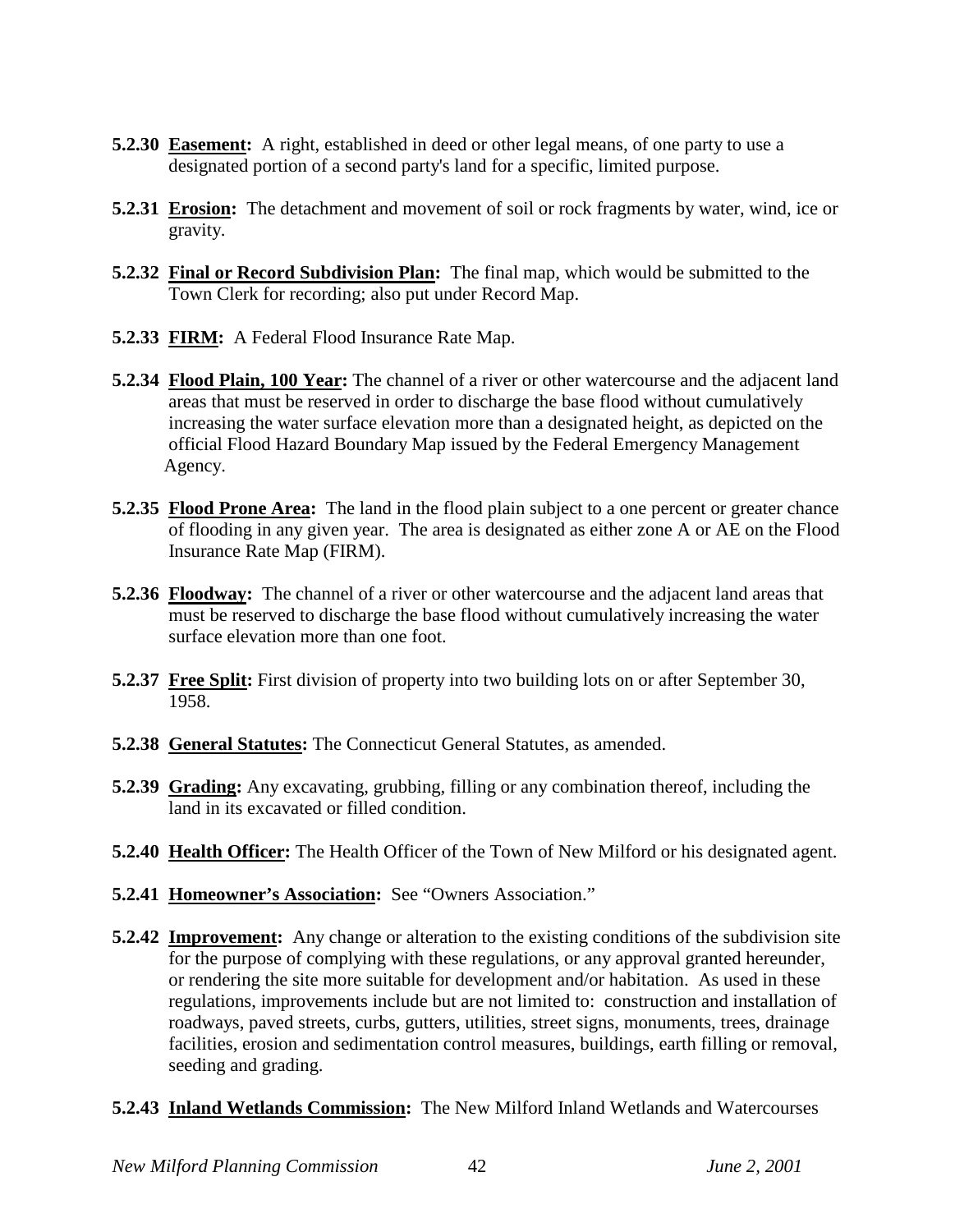Commission, being the agency designated pursuant to the Connecticut General Statutes.

- **5.2.44 Inspection:** The review of construction activities, location, procedures and measures as shown on maps and plans approved under these regulations.
- **5.2.45 Loop Street:** A proposed cul-de-sac, or any extension of an existing cul-de-sac, that curves back to intersect with itself.
- **5.2.46 Lot:** A parcel of land which is either owned separately from any contiguous parcel as evidenced by fee conveyance recorded in the land records of the Town of New Milford, or is a building lot shown on a subdivision map approved by the Planning Commission and filed in the office of the New Milford Town Clerk. A lot may not necessarily be suitable for construction.
- **5.2.47 Lot and Area:** The total horizontal area within the lot lines. In determining compliance with the minimum lot area requirements of these regulations, areas consisting of wetlands, watercourses, natural slopes in excess of 25%, portions of the lot less than 25 feet wide, or the private right-of-way leading to the rear lot shall not be included.
- **5.2.48 Lot, Interior:** See Lot, rear.
- **5.2.49 Lot Line:** The property lines bounding a lot as defined herein.
	- **A. Lot Line, Front:** In the case of a lot abutting upon only one (1) street, the line separating the lot from the street; the case of a corner lot, the Zoning Commission shall, for the purpose of these regulations, have the privilege of electing any street lot line as the "front lot line".
	- **B. Lot Line, Rear:** The lot line which is generally opposite the front lot line; if the rear lot line is less than ten (10) feet in length, or if the lot comes to a point at the rear, the rear lot line shall be deemed to be a line parallel to the front line not less than ten (10) feet long, lying wholly within the lot and farthest from the front lot line.
	- **C. Lot Line, Side:** Any lot line which is not a front lot line or a rear lot line, as defined herein.
- **5.2.50 Lot, Rear:** A lot of which the buildable area is located generally to the rear of other lots having frontage on the same street as said lot and having access to the street via a permanent access way no less than twenty (20) feet wide and owned in fee by the same ownership as the interior portion.
- **5.2.51 Maintenance Agreement:** An agreement between property owners sharing a common driveway which stipulates the respective rights and responsibilities of each owner for maintenance and repair of the common driveway and the remedies available to the parties when one or another fails to meet his responsibility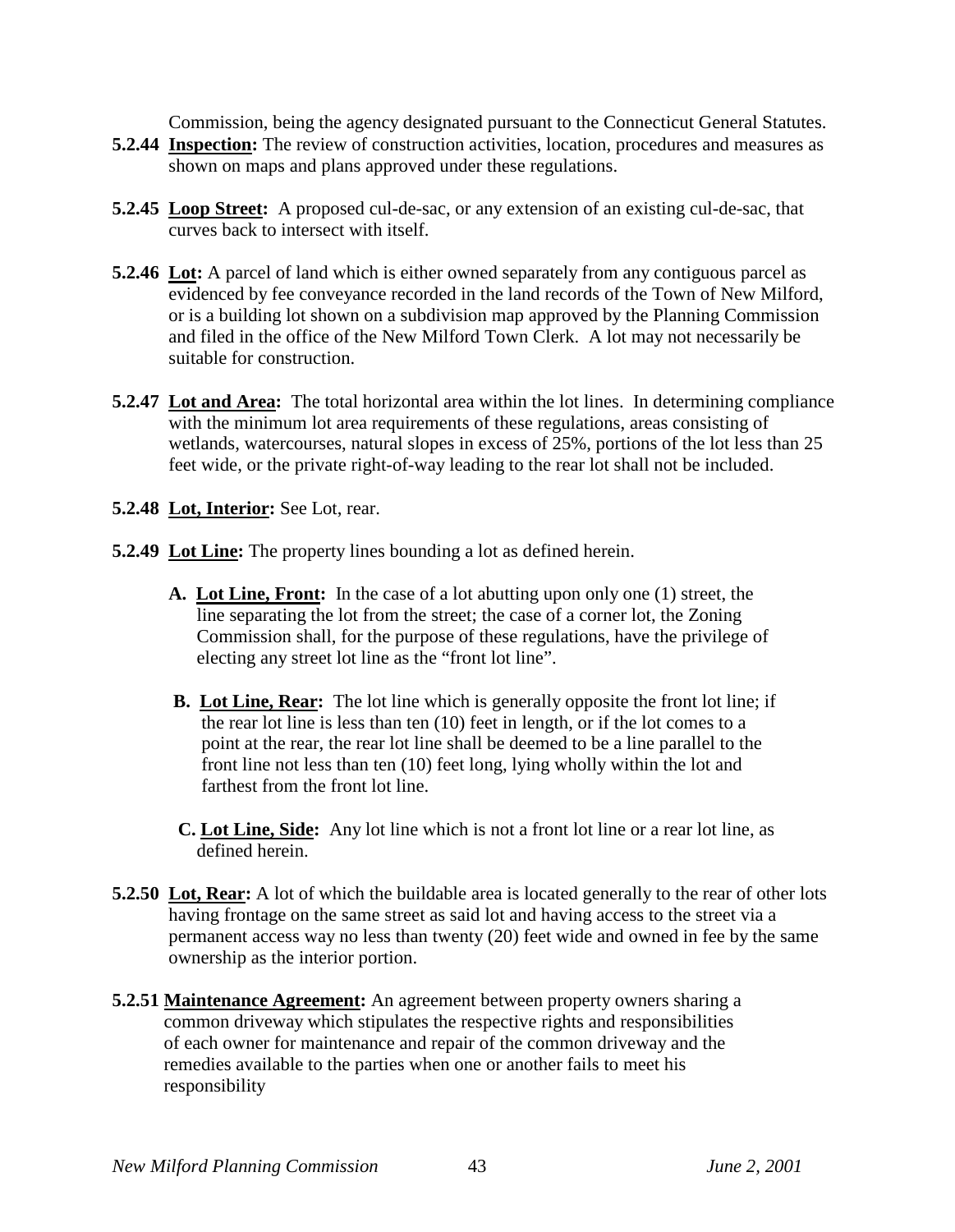- **5.2.52 MLSS:** Minimum Leaching System Spread, as defined by Connecticut Public Health Code.
- **5.2.53 Open Space:** Land or water that is set aside relatively free of buildings or other physical structures, except for outdoor recreation facilities and which is set aside, dedicated, designated, or reserved for the public, or common use of the subdivision residents. In practice this means that open space does not have streets, drives, parking lots, pipelines or power easements on it. Private spaces such as rear yards and patios, not available for general use are not included.
- **5.2.54 Owner's Association:** A community association that is organized in which individual owners share common interests and responsibilities for costs and upkeep of open space or other facilities such as but not limited to common driveways, parking areas, or drainage.
- **5.2.55 Passive Solar Energy Techniques:** Passive solar energy techniques shall mean the use of (1) house orientation, (2) street and lot layout, (3) vegetation, (4) natural and man made topographical features and (5) the protection of solar access within the subdivision as tools for maximizing solar heat gain, minimizing heat loss and providing thermal storage within a building during the heating season and for minimizing heat gain and providing for natural ventilation during the cooling season.
- **5.2.56 Performance Guarantee:** Any security that may be accepted by the Commission as a guarantee that the improvements required as part of an application for development will be completed satisfactorily. A performance guarantee must be in a form acceptable to the Commission. A letter of credit is not an acceptable form. See "Bond".
- **5.2.57 Plan and Profile:** The drawing(s) depicting respectively the horizontal and vertical design for street construction and drainage, and containing all information required by both these Regulations and the town road ordinance.
- **5.2.58** Reserved for future use.
- **5.2.59 Premises:** Includes land and buildings on a parcel.
- **5.2.60 Print:** A blueprint, photostat, lithoprint; or other copy which reproduces exactly the data on the original drawing(s) from which it is made.
- **5.2.61 Public Water System:** Includes a corporation, company, association, joint stock association, partnership or person, or lessee thereof, owning, maintaining, operating, managing, or controlling any pond, lake reservoir, or distributing plant employed for the purpose of supplying water for general domestic use in any town, city or borough, or portion thereof, within this State.
- **5.2.62 Public Open Space:** An open space area conveyed or otherwise dedicated to a municipality, municipal agency, board of education, state or county agency, or other public body for recreational or conservational uses.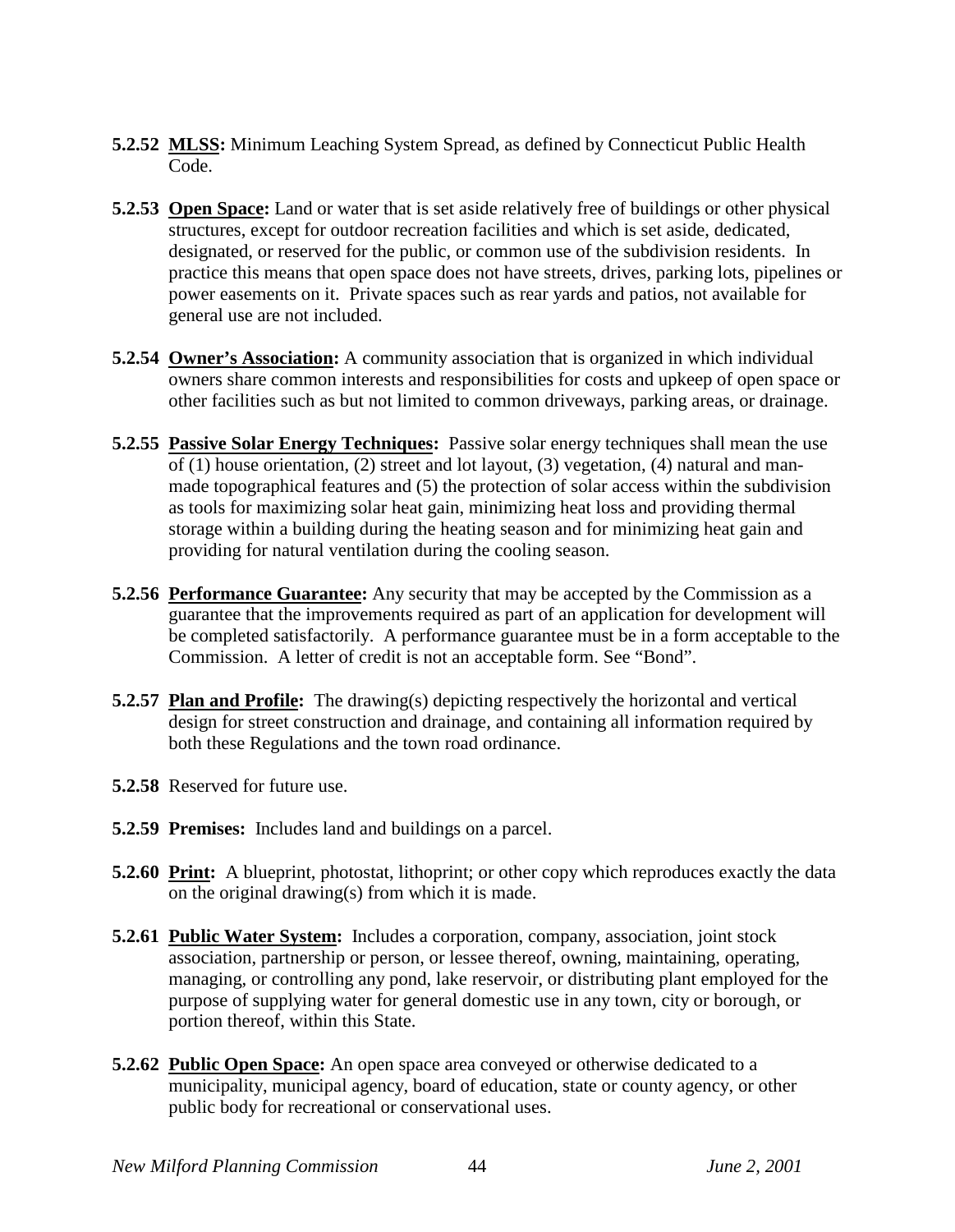- **5.2.63 Public Sewerage System:** A sewerage system owned by the Town of New Milford and operated by the New Milford Water Pollution Control Authority.
- **5.2.64** Reserved for future use.
- **5.2.65 Re-subdivision:** A change in a map of an approved or recorded subdivision or re subdivision if such change (a) affects any street layout shown on such map, or (b) affects any area reserved thereon for public use, or (c) diminishes the size of any lot shown thereon and creates an additional building lot; if any of the lots shown thereon have been conveyed after the approval or recording of such map.
- **5.2.66 Retention Basin:** A detention basin which prevents the continued flow of water.
- **5.2.67 Revision of Subdivision:** A minor change inside the subdivided area insofar as no street entrance or future public property is changed and no affected part of the land is already sold.
- **5.2.68** Reserved for future use.
- **5.2.69** Reserved for future use.
- **5.2.70 Rural Country Road:** A road identified as such in the New Milford Plan of Conservation and Development, as amended.
- **5.2.71 Sale:** A transfer of the absolute title of land for a price.
- **5.2.72 Scenic Road:** A road designated as such by the Town Council of the Town of New Milford.
- **5.2.73 Section:** Reference to a Section means a Section of these Regulations, unless otherwise specified.

**5.2.74 Sediment:** Solid material, either mineral or organic, that was in suspension and has been moved, from its site of origin by erosion.

- **5.2.75 Should:** Should implies expectation but not obligation.
- **5.2.76 Septic Tank:** A substantially watertight receptacle which is used for the treatment of sewage and is designed and constructed so as to permit the settling of solids, the digestion of organic matter by detention and the discharge of the liquid portion to a leaching system.
- **5.2.77 Siltation Basin:** An excavation or structure to collect mud, silt, and debris with a controlled outlet; size, shape and location of basin to be determined by the Commission.
- **5.2.78 Soil:** Any unconsolidated mineral or organic material of any origin.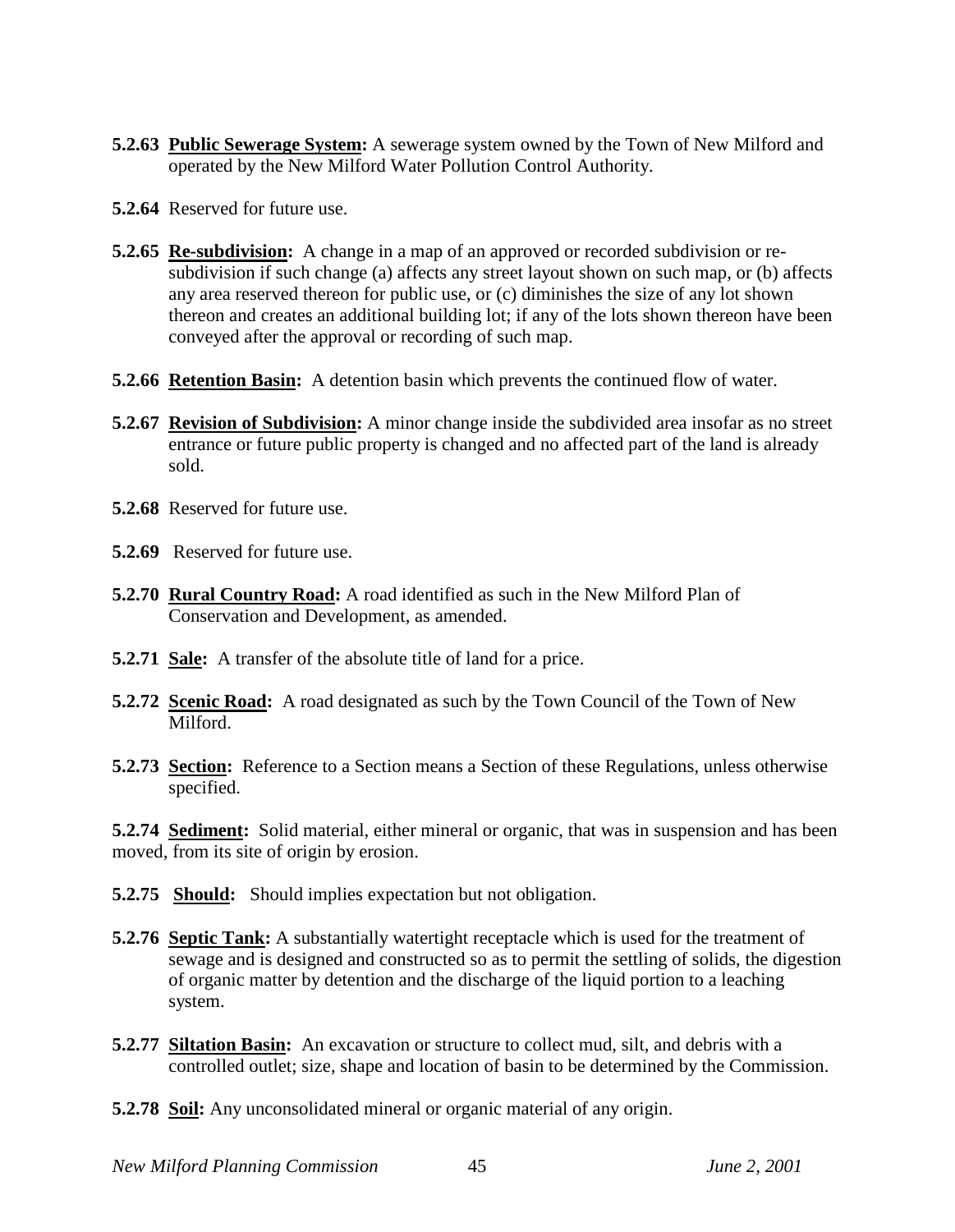- **5.2.79 Soil Erosion and Sediment Control Plan:** A method that minimizes soil erosion and sedimentation resulting from development and includes, but is not limited to, a map and narrative, also called a Control Plan.
- **5.2.80 Special Erosion Control Area:** That portion of a lot as defined by the Inland Wetlands Regulations of the Town or, as more specifically determined to exist by in-field inspection by a soil scientist, including but not limited to: rivers, streams, brooks, lakes, ponds, freshwater marshes, swamps and bogs.
- **5.2.81 Specimen Tree:** A particularly impressive or unusual example of a species due to its size, shape, or any other trait that epitomizes the character of the species.
- **5.2.82 Standard Specifications and Details:** The Standard Specifications and Details for construction and materials as set forth in the Town of New Milford Road Ordinance, as amended.
- **5.2.83 State:** The State of Connecticut.
- **5.2.84 Steep Slopes:** Slopes in excess of 25%.
- **5.2.85 Street:** Any private road, existing town or state highway, or any proposed town or state highway shown on a recorded subdivision map duly approved by the Town Planning Commission.
- **5.2.86 Street Frontage:** The linear distance between the side lot lines of a lot measured at the street line.
- **5.2.87 Street Line:** That line separating the public right-of-way of a street from adjoining properties.
- **5.2.88 Street Pavement:** The wearing or exposed surface of the roadway used by vehicular traffic.
- **5.2.89 Street Right-of-Way:** The distance between street lines.
- **5.2.90 Subdivider:** The owner of record at the time of filing a subdivision application with the Commission.
- **5.2.91 Subdivision:** The division of a tract or parcel of land into three or more parts or lots for the purpose, whether immediate or future, of sale or building development, expressly excluding the development for municipal, conservation, or agricultural purposes, and includes re-subdivisions, pursuant to Chapter 126, Section 8-18 of the General Statutes.
- **5.2.92 Swale:** An open ditch, depression or low area of land, either natural or man-made, normally used for drainage purposes.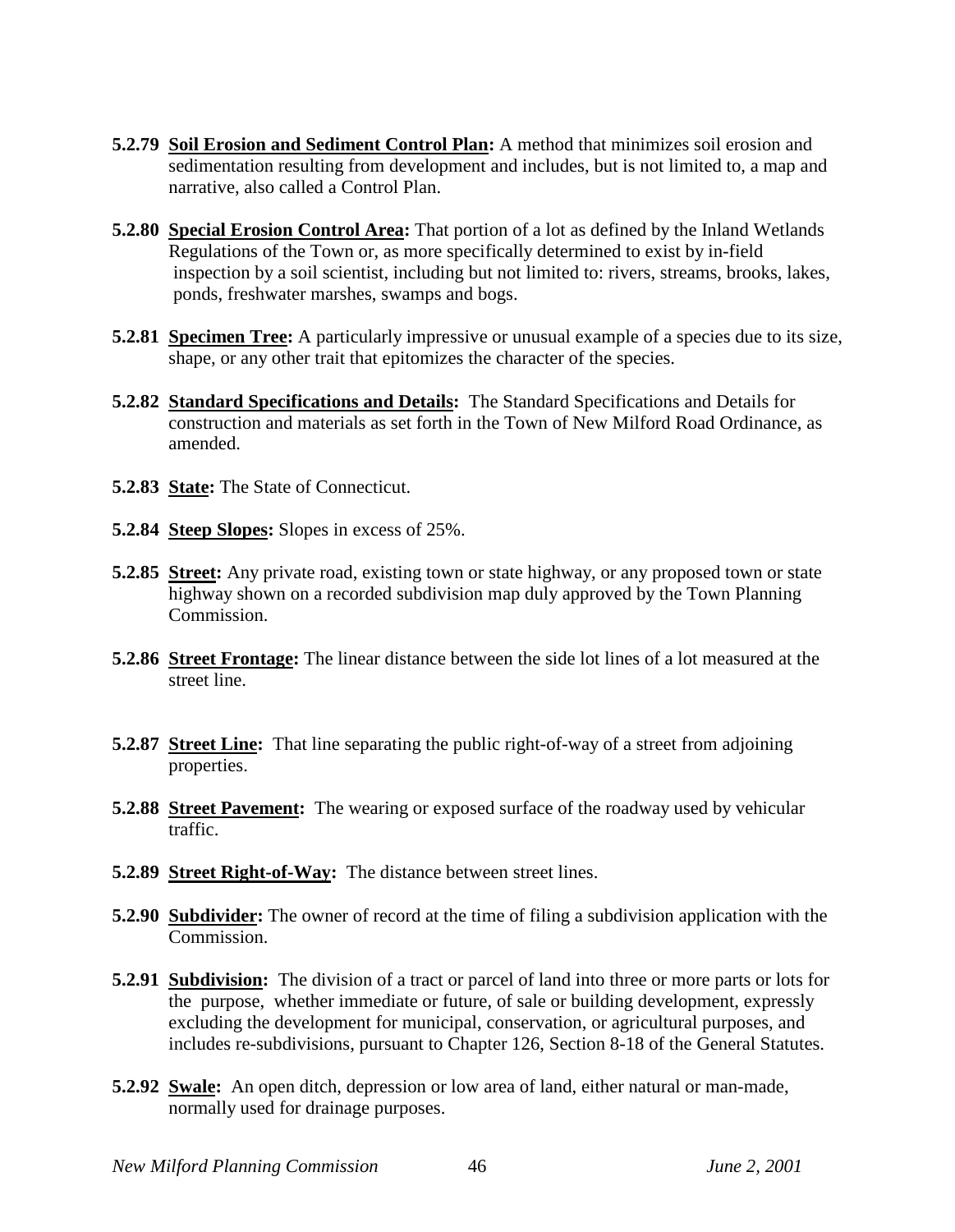- **5.2.93** Reserved for future use.
- **5.2.94 Town:** The Town of New Milford, County of Litchfield, Connecticut.
- **5.2.95 Plan of Conservation and Development:** A plan for guiding the development of the Town and which has been adopted by the Planning Commission, in accordance with the General Statutes.
- **5.2.96 Traveled Width:** The width of the street pavement or graveled surface.
- **5.2.97 U.S.G.S.:** The United States Geological Survey.
- **5.2.98 Watercourses:** As defined by State Statutes and/or Inland Wetlands and Watercourses Commission.
- **5.2.99 Wetlands:** As defined by State Statutes and/or Inland Wetlands and Watercourses Commission.
- **5.2.100 Wetlands Commission:** The New Milford Inland Wetlands Commission.
- **5.2.101 Work:** Physical improvements required by the approved plan, other than the staking out of lots, and includes but is not limited to the construction of streets, storm drainage facilities and water and sewer lines, the setting aside of open space and recreation areas, installation of telephone and electric services, planting of trees or other landscaping, and installation of retaining walls or other structures.
- **5.2.102 Yard:** An open space on the same lot with a structure which lies between said structure and the nearest lot line, and which is unoccupied except as may be specifically authorized. In measuring a "yard", as hereinafter provided, the line of structure shall be deemed to mean a line parallel to the nearest lot line, drawn from a point of a structure nearest to such lot line. Such measurements shall be taken at a right angle from the line of the structure, as defined herein, to the nearest lot line.
- **5.2.103 Yard, Front:** The open unoccupied space required across the full width of a lot from the front line to the nearest edge of the principal building or any covered porch, garage or addition which extends from the principal building.
- **5.2.104 Yard, Rear:** A yard extending across the full width of the lot and lying between the rear lot line and the nearest line of the buildings.
- **5.2.105** Reserved for future use.
- **5.2.106 Zoning Commission:** The Zoning Commission of the Town of New Milford.